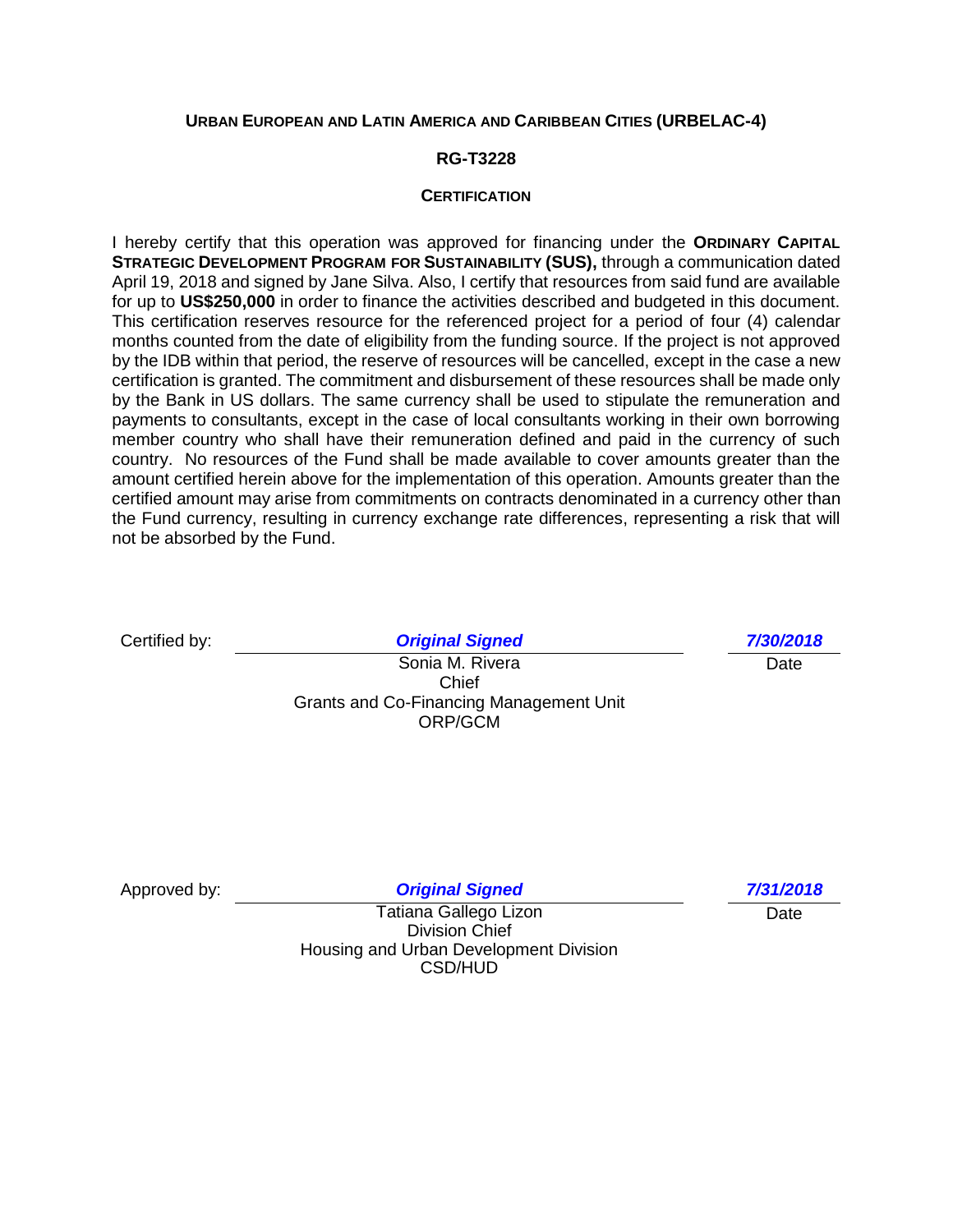## **TC DOCUMENT**

### **I. Basic Information for TC**

| Country/Region:                                                       | Regional                                                                                                                                                                                                                                                                                                    |
|-----------------------------------------------------------------------|-------------------------------------------------------------------------------------------------------------------------------------------------------------------------------------------------------------------------------------------------------------------------------------------------------------|
| ■ TC Name:                                                            | Urban European and Latin America and Caribbean<br>Cities (URBELAC-4)                                                                                                                                                                                                                                        |
| - TC Number:                                                          | RG-T3228                                                                                                                                                                                                                                                                                                    |
| ■ Team Leader/Members:                                                | Ophélie Chevalier, Team Leader (CSD/HUD); Laura<br>Marshall (KNL/KNM);<br>Paonessa.<br>Michelle<br>Luz<br>Fernandez (CSD/CCS); Rodolfo Herrera (CID/CES);<br>Natalia Laguyas (MIF/OPU); Mónica Centeno, Liza<br>Lutz (LEG/SGO); Estrella Peinado-Vara,<br>Nancy<br>Moreno, and Alejandra Aguilar (CSD/HUD). |
| ■ Taxonomy:                                                           | Research and Dissemination (R&D)                                                                                                                                                                                                                                                                            |
| • Date of TC Abstract authorization:                                  | April 19, 2018                                                                                                                                                                                                                                                                                              |
| <b>Beneficiary:</b>                                                   | Borrowing member countries in Latin America and<br>the Caribbean                                                                                                                                                                                                                                            |
| ■ Executing Agency:                                                   | Inter-American Development Bank (IDB) through the<br>Housing and Urban Development Division (CSD/HUD)                                                                                                                                                                                                       |
| • Donors providing funding:                                           | US\$250,000                                                                                                                                                                                                                                                                                                 |
| • IDB Funding Requested:                                              | Ordinary Capital, Strategic Development Program for<br>Sustainability (SUS)                                                                                                                                                                                                                                 |
| • Local counterpart funding, if any:                                  | N/A                                                                                                                                                                                                                                                                                                         |
| · Disbursement period:                                                | 24 months, with an execution period of 18 months)                                                                                                                                                                                                                                                           |
| Required start date:                                                  | <b>July 2018</b>                                                                                                                                                                                                                                                                                            |
| • Types of consultants:                                               | Individual consultants                                                                                                                                                                                                                                                                                      |
| • Prepared by Unit:                                                   | Housing and Urban Development Division (CSD/HUD)                                                                                                                                                                                                                                                            |
| • Unit of Disbursement Responsibility:                                | Climate Change & Sustainable Development Sector<br>(CSD/CSD)                                                                                                                                                                                                                                                |
| • TC included in Country Strategy:                                    | <b>No</b>                                                                                                                                                                                                                                                                                                   |
| ■ TC included in CPD:                                                 | <b>No</b>                                                                                                                                                                                                                                                                                                   |
| • Alignment to the Update to the Institutional<br>Strategy 2010-2020: | Development Challenges: (i) Social Inclusion and<br>Equality; and (ii) Productivity and innovation.<br>Cross-cutting Issues: (i) Climate Change and<br>Environmental Sustainability; and (ii) Institutions and<br>Rule of Law.                                                                              |

### **II. Objectives and Justification of the TC**

- 2.1 The objective of the operation is to contribute to the improvement of the quality of urban life, facilitating new approaches and methodologies of urban interventions and exchanging information on sustainable and integrated urban development between Europe and Latin America and the Caribbean. The operation will assist city policymakers, practitioners and managers in defining solution to their proposed challenges. The thematic focus of URBELAC 4 is circular economy.
- 2.2 **Background**. Latin America and the Caribbean (LAC) will become the most urbanized region in the world, reaching 86% of the population living in urban areas by 2050. Six mega cities in the region will be the home of more than 100 million people, which is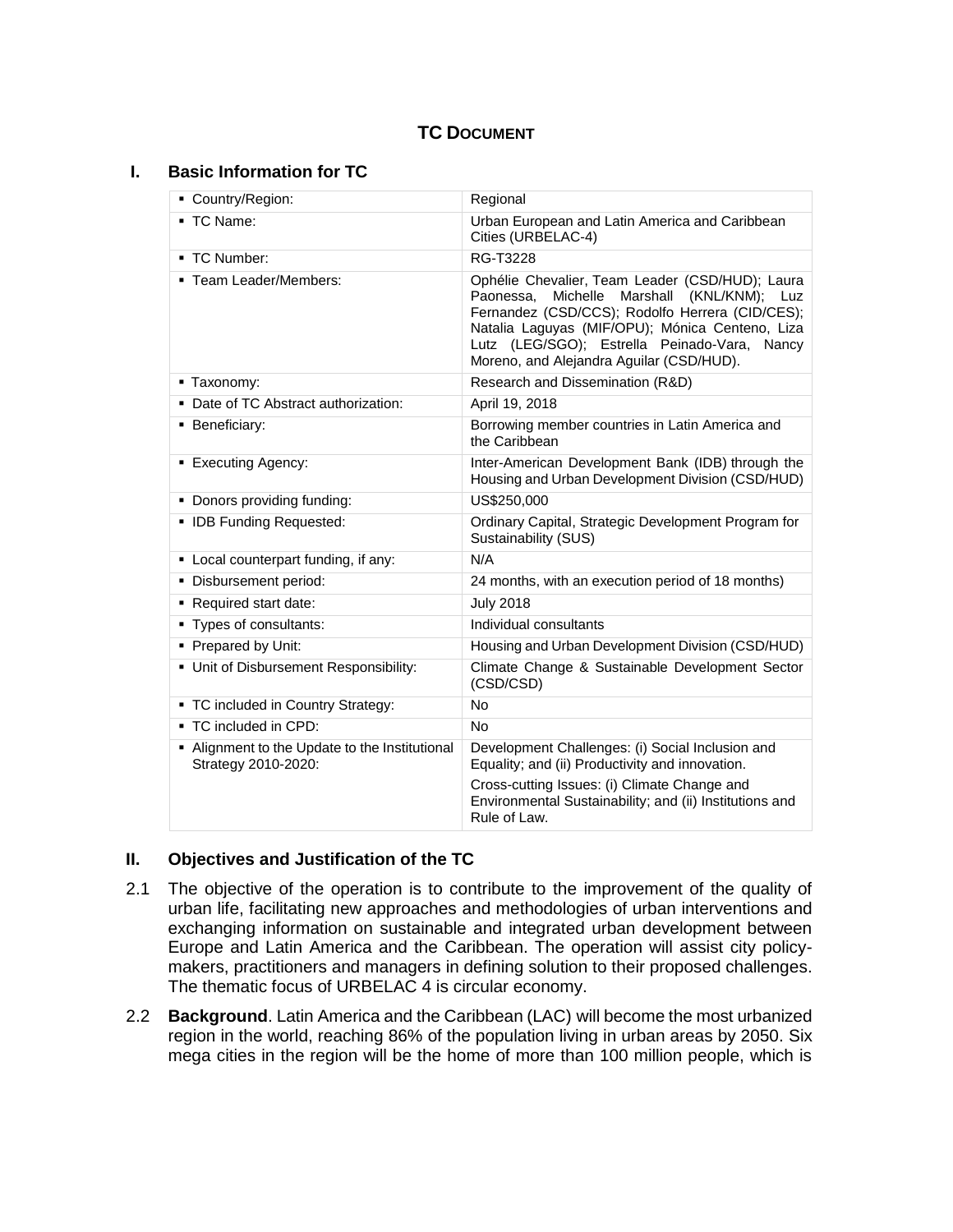approximately 15% of LAC's population. <sup>1</sup> Cities are generating approximately 85% of global Gross Domestic Product (GDP). LAC cities are increasing sources of: (i) greenhouse gases; (ii) hotspots of vulnerability to floods; (iii) heat waves; and (iv) other hazards that climate change is expected to aggravate. <sup>2</sup> As urbanization continues, the need for greater resources will accelerate. The linear model of produce-use-dispose is wasteful by design. Making cities more sustainable means rethinking every element of urban living, and how to move away from the growing shortage of materials and increased pollution. The "circular economy" attempts to address the dual issue of increasing waste and decreasing resources by incentivizing actors through the value chain to extract maximum use from both existing products and the elements within them. "Ensuring sustainable consumption and growth patterns", as specified by Goal 12 of the U.N. Sustainable Development Goals, aim at significant waste prevention, reduction, recycling and reuse by 2030. Cities around the world are already experimenting with interventions that leverage synergies across different sectors to foster new patterns in the consumption process. Cities will play a pivotal role in creating an enabling environment through regulations and incentives. With the participation of the private sector, there are opportunities for public-private collaboration in achieving new market standards and a resource efficient vision for the cities.<sup>3</sup>

- 2.3 Urban development has evolved, during the past decades, from a sectorial intervention with a clear emphasis on physical investments to a more integrated approach that allows cities to work across sectors, to build synergies between different interventions. Those changes are reflected in the urban agenda of both the European Commission (EC) and the IDB.
- 2.4 The urban agenda for the EC was launched in May 2016 with the Pact of Amsterdam. It represents a new multi-level working method promoting cooperation among cities to stimulate growth, livability, innovation and tackle social challenges. A key pillar to implement the agenda is to contribute to enhancing the knowledge base on urban issues and exchange of best practices and knowledge. A total of twelve topics have been prioritized, including circular economy, climate adaptation and air quality.
- 2.5 The IDB has placed cities at the heart of its efforts through a multi-sectorial approach to confront the development challenges of the region. The vision of IDB´s action for 2010-2020 (Institutional Strategy, AB-3008) is to increase productivity and reduce inequality in a sustainable way. Among the various objectives to reach the vision are: (i) to provide inclusive and sustainable infrastructure and services; (ii) to support urban planning; (iii) to address the impacts of climate change adaptation and mitigation; and (iv) to strengthen institutional capacity.
- 2.6 In addition to shared understandings on the urban agenda, Europe and Latin America share a common phenomenon: the rise and institutionalization of metropolitan areas. In Latin America, the phenomenon is characterized by common characteristics that need to be taken into account when looking into the management of metropolitan areas: (i) the region has a strong centralist state history and behavior; (ii) the decentralization process has been ongoing in almost all countries; (iii) the civil society is not highly involved; (iv) corrupt practices is a widespread challenge; (v) local

 $\overline{\phantom{a}}$ <sup>1</sup> United Nations, 2011 and 2014.

<sup>2</sup> Hardoy J, Romero P. 2011. Latin American cities and climate change: challenges and options to mitigation and adaptation responses. Current Opinion in Environmental Sustainability Volume 3, Issue 3, May 2011, Pages 158-163.

<sup>&</sup>lt;sup>3</sup> World Economic Forum. White Paper "Circular Economy in Cities." 2018.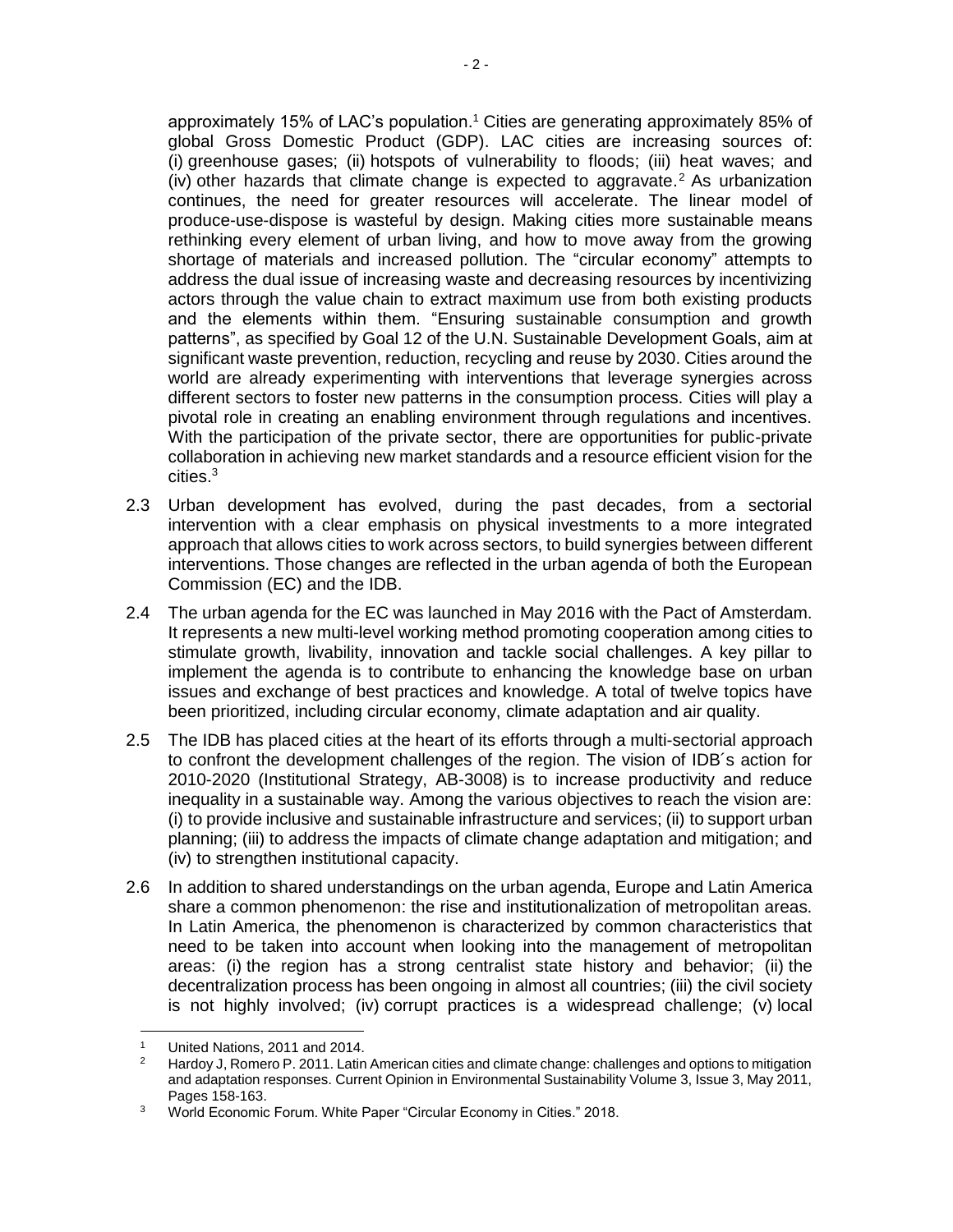governments need to strengthen their administrative and technical capacities; and (vi) a high proportion of the population lives outside of formal sectors and established legality.<sup>4</sup> These common characteristics are not only specific to the region and can be found in other countries and continents, such as in Europe.

- 2.7 According to the Organization for Economic Co-operation and Development (OECD) definition, metropolitan areas are urban areas with more than 500,000 inhabitants.<sup>5</sup> Metropolitan areas in Europe harbor 59% of the population, hold 62% of jobs and represent 67% of GDP.<sup>6</sup> Common principles for strategic planning include the need to: (i) foster stronger links between economic growth, employment and social progress; (ii) improve access to services; (iii) limit urban sprawl; and (iv) increase environmental protection.
- 2.8 Principles of circular economy can apply to all cities´ functions, establishing an urban system that is regenerative and restorative by design. In such cities, the idea of waste is eliminated, with assets kept at their highest levels of utility at all times and the use of digital technologies as a vital process enabler. A circular city aims to generate prosperity and economic resilience for itself and its citizens, while decoupling value creation from the consumption of finite resources. <sup>7</sup> To reach a circular future, awareness and cooperation among actors (business, consumers, NGOS, and governments) are required. Four main barriers need to be removed: (i) financial (high transaction costs, upfront investments, economic viability of recycling); (ii) institutional (regulatory structures, leadership, business models); (iii) social (resistance to change and lack of awareness); and (iv) technical (material recovery, planned obsolescence, and lack of metrics to measure circularity). In that process, cities can benefit from the transition, bringing the circular concept to policy making and urban planning to create more competitive, sustainable, equitable and livable cities.
- 2.9 **Lessons learned**. This Technical Cooperation (TC) builds upon lessons learned from the Urban European and Latin American and Caribbean Cities (URBELAC) network, created in 2010 between the IDB and the EC, which benefitted a total of 31 cities. The lessons learned from this partnership are: (i) face to face meetings with technical staff allow for deeper exchanges; (ii) regional policy and development strategies are useful to discuss issues that go beyond city boundaries; (iii) vertical dialogue between national level and local levels are key to foster the fiscal agenda; and (iv) territorial interventions are always multi-sectorial.<sup>8</sup>
- 2.10 **Rationale**. Within this context, this TC will connect subnational governments in LAC and Europe for collaborative knowledge sharing to identify opportunities for innovation when addressing shared challenges. One topic has been prioritized based on the common issues and the urban agendas: building circular economies. This is a topic that has been diagnosed and addressed in metropolitan areas. Europe has made dramatic progress on the subject and cities in LAC have tested it, showing growing interest in the matter. At its core, a circular economy means that products no longer have a life cycle with an ending in the form of waste. When materials stop being used they go back into a useful cycle, transforming everything into restorative and regenerative items. This is critical for building resilience to climate change and integrating sustainable practices into the urban context, where the demand for

 $\overline{A}$ 4 *Governing the Metropolis, Principles and Cases.* IDB. 2008. Page 183.<br>5 **OECD** 2012

 $5$  OECD, 2012.

 $^{6}$  European Commission, 2014.

The Ellen MacArthur Foundation.

<sup>8</sup> [URBELAC 2010-2013](http://ec.europa.eu/regional_policy/sources/cooperate/international/pdf/idb_urbelac_es.pdf)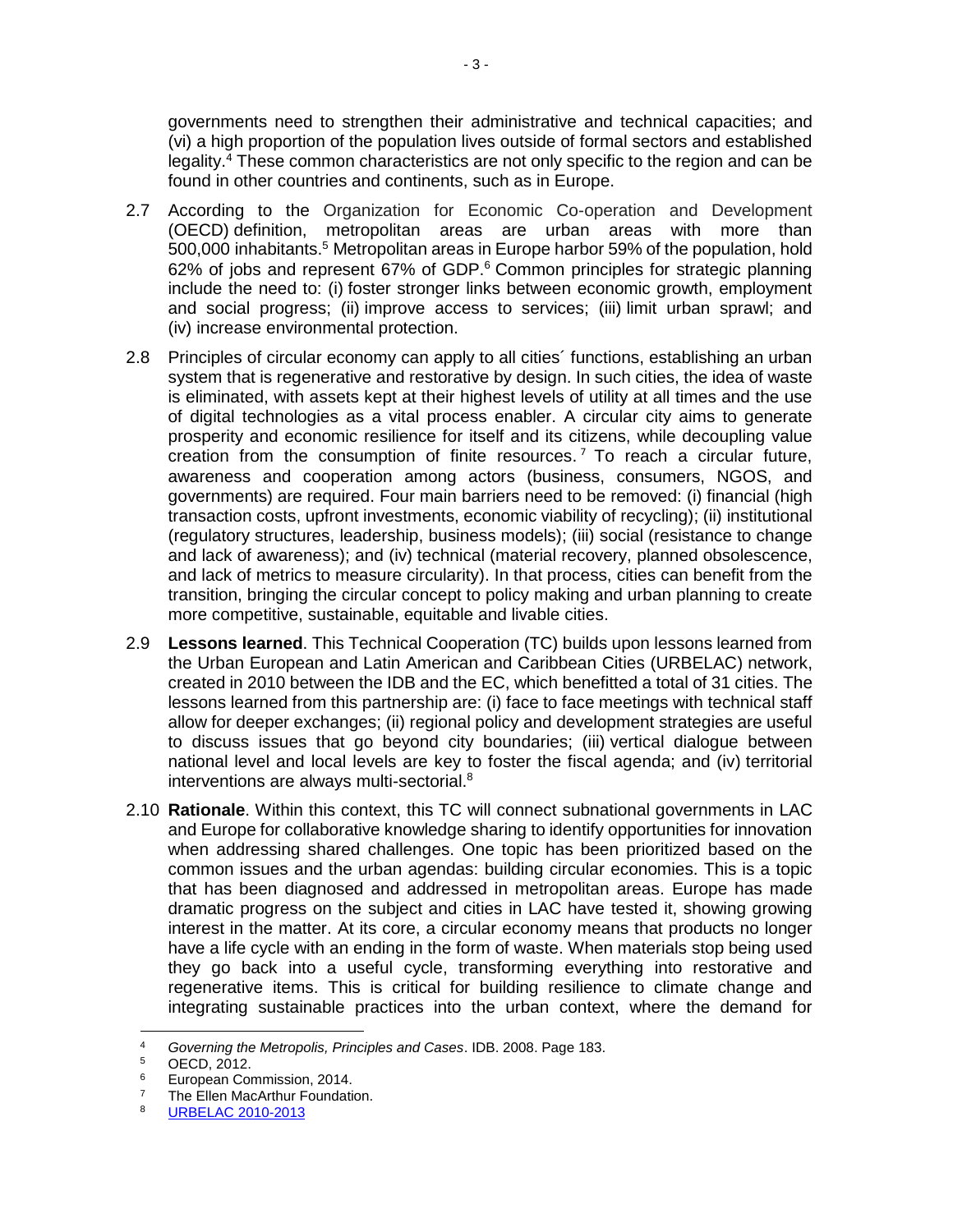resources will only continue to increase. While the number of governments interested in the circular economy is growing, most still lack a sense of urgency. Cities can set up mechanisms to monitor resources usage and performance efficiencies and use them to set targets and define an evidence-based city road map that accounts for local context. Cities can facilitate circular initiatives by piloting and scaling novel models in their own operations. Cities can provide incentives to businesses, through subsidies or tax breaks, to adopt circular practices. A program as URBELAC has the potential to foster cross-city collaboration to develop partnerships and share innovative solutions.

- 2.11 **Strategic alignment**. The TC is consistent with the Update to the Institutional Strategy - UIS 2010-2020 (AB-3008) and is expected to contribute to the Corporate Results Framework-CRF 2016-2019 (GN-2727-6) through: the development challenges of: (i) social inclusion and equality, in looking into how to provide inclusive infrastructure and services; and (ii) productivity and innovation, in exchanging experiences related to circular economy. It also aligns to the cross-cutting issues of: (i) climate change and environmental sustainability; and (iii) institutions and rule of law, as lead topics in the selection of the participants as well as in the prioritization of projects. The proposed operation is consistent with the IDB´s Sector Strategy Institutions for Growth and Social Welfare (GN-2587-2), in promoting knowledge exchange related to institutional capacity and public management. It is also consistent with the Sector Framework Documents of: (i) Urban Development and Housing (GN-2732-6), considering key issues that affect urban development; and (ii) Climate Change (GN-2835-3), in promoting a multisectoral approach to the impacts of climate change at city level. In addition, the circular economy concept would improve the way we meet the functional needs of society while using fewer materials and reducing negative impacts such as greenhouse gas emissions. This operation will contribute to the goal of increasing the financing of climate change related projects in the LAC to 30% on the IDB´s and IDB´s invest combined total approvals of operations by December 31, 2020. The operation will contribute to the objectives of the OC-SDP for Sustainability Results Framework in supporting municipal governments to prepare for challenges related to rapid urban growth in a sustainable manner (GN-2819-1).
- 2.12 **Strategy**. Building partnerships for changes is part of the agenda for the IDB and the European Commission. Policy dialogue and assisting human resources development are among their main areas of cooperation. In that context, knowledge sharing is a crucial part of development cooperation. Learning best practices from other countries 'similar programs and adjusting them to the local context help create best fit programs. One of the most important components of knowledge sharing is the further development of knowledge hubs that can help seekers and providers of development solutions to come together around specific issues. Creating knowledge sharing networks is key to connecting policymakers, and practitioners, providing opportunities to interact and engage. Using lessons learned, the strategy for this operation is to (i) identify specific topics or thematic issues around which to center knowledge sharing; (ii) optimize resources bringing to the discussion the analysis of policy and institutional framework and innovative practices; (iii) collaborate with existing platforms and knowledge hubs to bring the knowledge sharing to scale; and (iv) support exchange between local institutions.
- 2.13 To operationalize this strategy, knowledge sharing will consist of exchanges of best practices, discussion of issues and solutions for each pre-defined topic. The tools used include information exchange, organization of meetings and round tables and direct visits for participants to experience the best practices in question. The operation will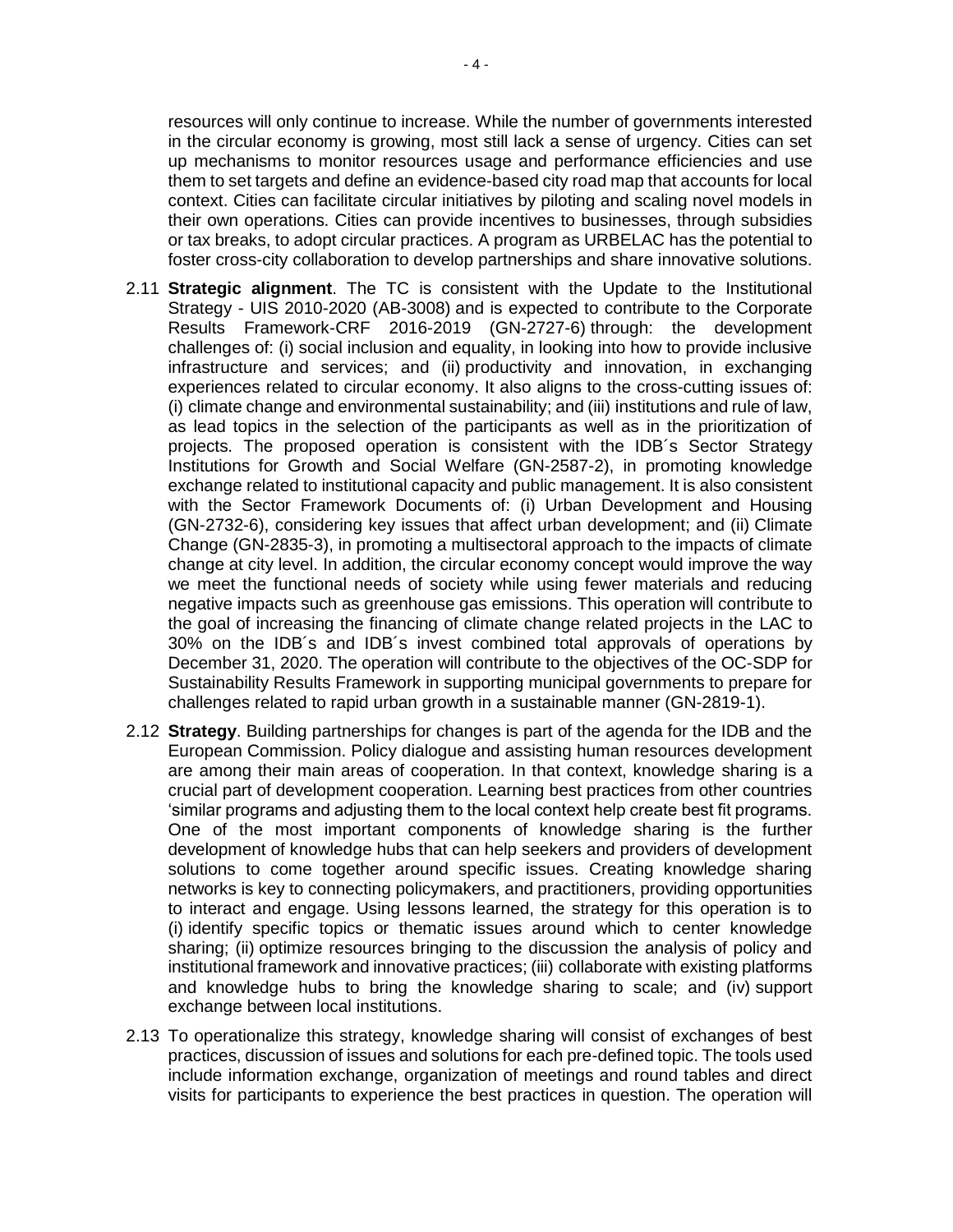benefit from the successful partnership with the Directorate General Regional Policy (DevRegio) of the EC, which has a long experience of analyzing the performance of subnational governments in Europe. DevRegio will lead the selection process of subnational entities in Europe. The EC will select four cities or metropolitan areas to participate to the knowledge sharing process.

- 2.14 DevRegio and the IDB have preidentified a list of cities<sup>9</sup>, based on the specific interest of the cities, best practices, and commitment within the proposed topic. The team of the DevRegio and IDB will select four (4) cities each, based on conversations on the specific problematic that the candidate wants to address and the analysis of ongoing activities and plans. Each entity will identify a small technical team composed of authorities and technical officials. Universities and research centers can get involved upon invitation by the local entity. The sub-topics and work plan will be agreed upon during the launching of the operation.<sup>10</sup>
- 2.15 The activities proposed will be implemented in coordination with IDB´s cities network initiative and will use the methodologies successfully tested in the past by both the European Commission and the IDB through the still active (URBELAC) network, created in 2010. The outputs of the operation will feed the Cities lab to test innovative methodologies and approaches as they relate to circular economy at the local level.

### **III. Description of Activities/Components and Budget**

- 3.1 **Component 1. Selection of cities and topics (US\$20,000).** The objective of this component is to organize working groups. The activities include: (i) the selection of the cities by each organization; <sup>11</sup> (ii) a review of proposals of each city, compared to the literature and other practices worldwide; (iii) the selection of mentoring cities among the URBELAC network and the IDB´s cites network; (iv) the final selection of participating cities; and (v) the launching of URBELAC 4. The output of this component will be the creation of a network of cities for the fourth round of URBELAC.
- 3.2 **Component 2. Project identification and design (US\$210,000)**. <sup>12</sup> The objective of this component is to identify key actions to implement in each city. This component will be organized through a series of face-to-face meetings between the local politicians and technicians of selected cities. The activities will benefit from the products of Component 1, which will serve as inputs for: (i) the identification of topics of interest and creation of thematic groups; (ii) knowledge transfer through the exchange of best practices and discussion of issues; (iii) identification by each participant of specific projects to implement in the short term; and (iv) closing event

 $\overline{\phantom{a}}$ Dev Regio is making the preselection based on the cities registered in the Urban Lab of Europe (Urban Innovative Actions, UIA) and the IDB is making the preselection based on the current and upcoming portfolio seeking to generate business opportunities for the IDB. The criteria for selection are: (i) cities with which the IDB is working or sees potential in working with in the future; (ii) cities involved int he current or upcoming portfolio or pipeline; (iii) cities that have placed circular economy in their program; and (iv) cities that have the capacity to dedicate time and resources in an exchange program. DevRegio is including in the preselected list of cities: Ljubljania, Antwerp, Valencia, Genova, Napoli, Bonn, Berlin, Lyon. The IDB has preselected San Salvador, Hermosillo, Monterrey, Santiago of Chile, Rivera, Joao Pessoa.

<sup>&</sup>lt;sup>10</sup> Once the local entities are selected and the topics agreed upon the IDB will obtain a non-objection letter from the IDB's liaison entity in each country.

<sup>&</sup>lt;sup>11</sup> The IDB will select the cities in LAC and the DevRegio will select the cities in Europe.<br><sup>12</sup> Puring the launching of the operation the colocted optities will define what is expected

<sup>12</sup> During the launching of the operation the selected entities will define what is expected under the issue of circular economy during the launching of the operation. This will be further clarified through the identification of topics of interest and benefit from the outputs of Component 1.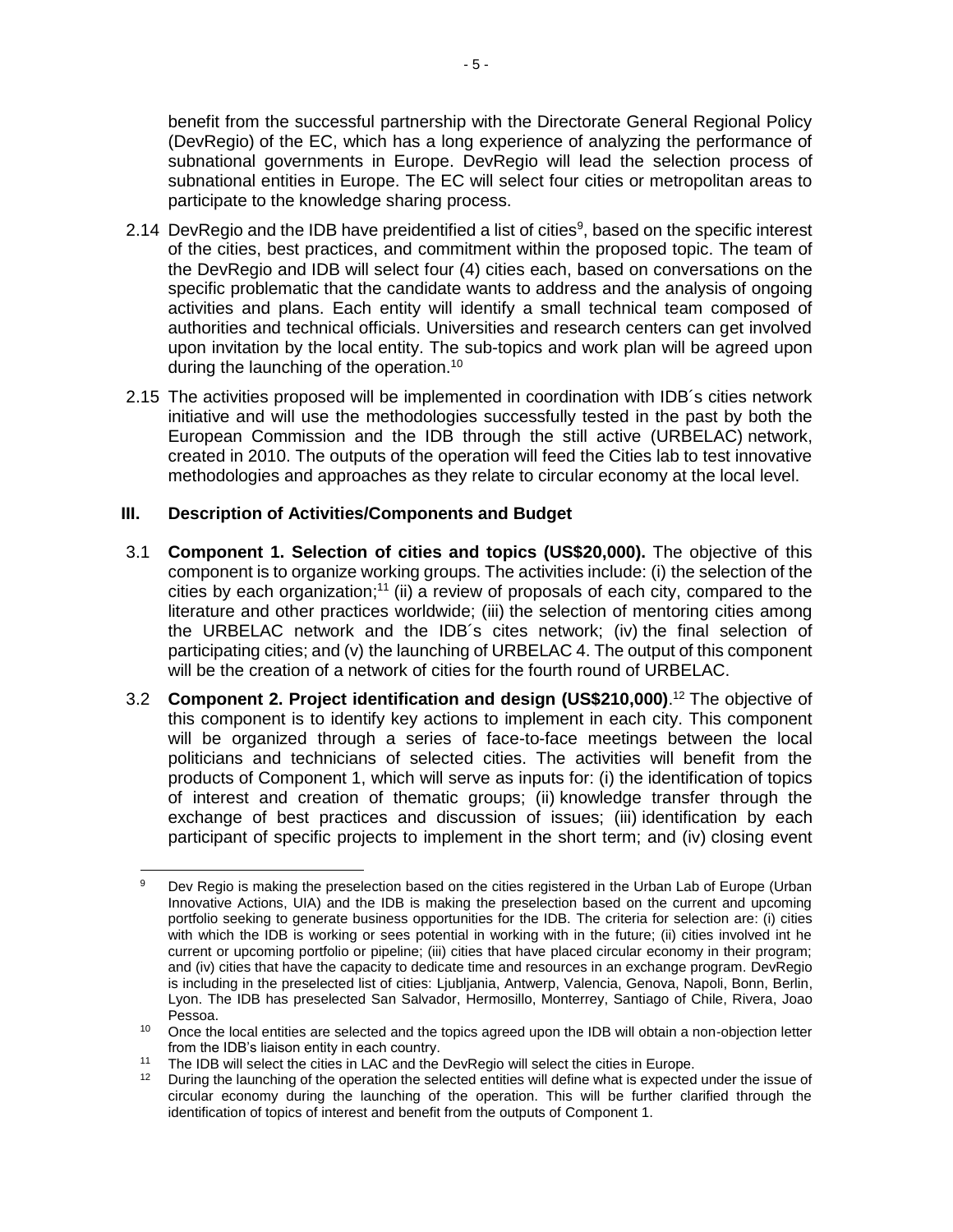accompanied by blogs, one-minute stories, and info-graphics. The output of this component will be a pipeline of projects designed in close coordination with the IDB and EU teams so that the projects can be financed as part of the operational endeavor of each institution.

- 6 -

- 3.3 **Component 3. Diagnostic and inputs for pilots (US20,000)**. The objective of this component is to generate diagnostics on the topic of circular economy to prepare the basis for a pilot. The activities include: (i) selection of the topic and methodology for the diagnostics; (ii) field work; (iii) presentation of the preliminary diagnostics to the network; and (iv) discussion with the network on the innovative practice and lessons learned. The output of this component will be a report on innovations on the selected topic and will serve as main input for a pilot to implement in LAC.
- 3.4 The total cost of this TC will be financed by the Ordinary Capital Strategic Development Program for Sustainability (SUS) for an amount of US\$250,000. There will be no local counterpart funds.

| <b>Component</b> | <b>Description</b>                                                                        | <b>Total Funding</b><br>(IDB) |  |  |  |  |  |  |
|------------------|-------------------------------------------------------------------------------------------|-------------------------------|--|--|--|--|--|--|
| Component 1.     | Selection of cities and topics                                                            | 20,000                        |  |  |  |  |  |  |
|                  | Travel expenses for face to face meetings                                                 | 10,000                        |  |  |  |  |  |  |
|                  | Translations for face-to-face meetings                                                    | 10,000                        |  |  |  |  |  |  |
| Component 2.     | Project identification and design                                                         |                               |  |  |  |  |  |  |
|                  | Consulting services to support project identification and design                          | 35,000                        |  |  |  |  |  |  |
|                  | Travel expenses for face-to-face meetings (to benefit LAC<br>representatives and experts) |                               |  |  |  |  |  |  |
|                  | Translations for face-to-face meetings (to benefit LAC<br>representatives and experts)    | 35,000                        |  |  |  |  |  |  |
|                  | Travel expenses for guests to face to face meetings as experts                            | 40,000                        |  |  |  |  |  |  |
|                  | Closing event and knowledge sharing                                                       | 55,000                        |  |  |  |  |  |  |
| Component 3.     | Diagnostic and pilots                                                                     | 20,000                        |  |  |  |  |  |  |
|                  | Consulting services to support the diagnostics                                            | 20,000                        |  |  |  |  |  |  |
|                  | <b>TOTAL</b>                                                                              | 250,000                       |  |  |  |  |  |  |

### **Indicative Budget**<sup>13</sup> **(US\$)**

### **IV. Executing Agency and Execution Structure**

4.1 The IDB will execute this operation through the Housing and Urban Division (CSD/HUD). The Team Leader will work in close coordination with the CSD/HUD specialists in each relevant country office. Since this TC is a regional project that involves coordination with several public, international and private sector stakeholders from all over the region and beyond, the Bank is in an ideal position to execute it given its presence in LAC and its ongoing cooperation with Europe. The IDB will act as a broker of good practices between LAC and Europe and will be responsible for (i) the organization and participation of LAC cities in meetings and workshops; (ii) the selection and execution of consulting services; (iii) the preparation and negotiation of agreements with the LAC authorities; and (iv) the coordination with the European Commission.

 $\overline{a}$ No staff will be traveling with the TC.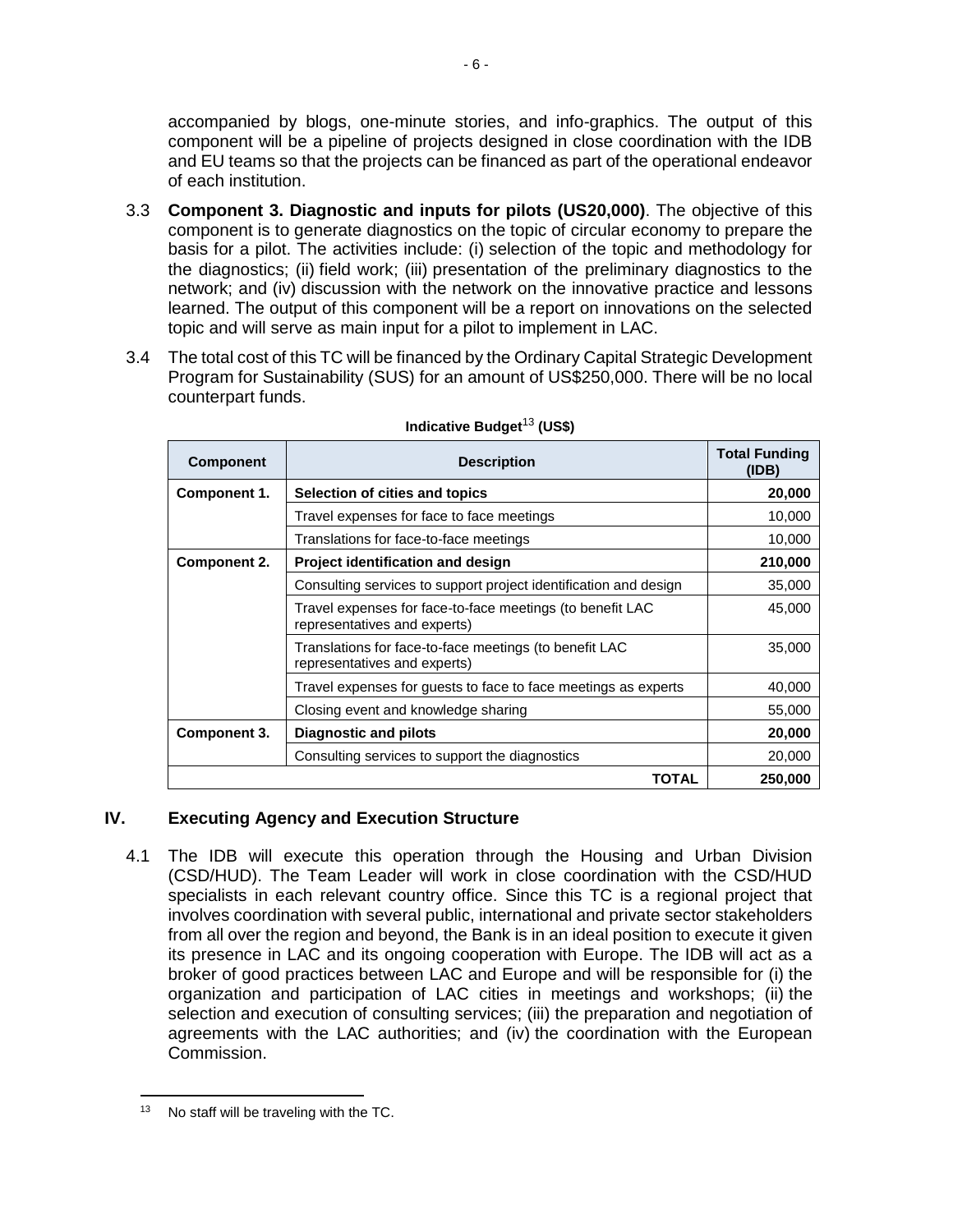4.2 The operation will finance activities detailed in the procurement plan (Annex III). The hiring processes will be made in accordance with Bank policies (AM-650 for individual consultants; GN-2765-1 and OP-1155-2 for consulting firms; and GN-2303-20 for logistics and other related services.

### **V. Major Issues**

- 5.1 The main risk is the lack of interest from subnational governments to participate in the production of the deliverables. To mitigate this risk, the operation will select highly motivated participating entities with proven track record on sustainability issues. To mitigate the risk of coordination between entities, the IDB is taking the lead in executing this operation´s activities and will act as broker and main coordinator between LAC and Europe.
- 5.2 In addition, with the creation of networks, continuity is a risk to be considered. However, previous experience within URBELAC shows that local governments do maintain links between themselves, especially when they share common topics of interest. In focusing on common issues and in offering technical knowledge and opportunities to identify funding to resolve them, this operation seeks to mitigate the continuity risk. The long-term sustainability of the network lies on value creation. The creation of value focused on stakeholders' needs and implies: (i) a clear understanding of members' needs; (ii) the identification of innovative alternatives for solving problems; (iii) the leverage of synergies among stakeholders; and (iv) and documentation of best practices. This operation includes those principles as part of its implementation. First, the network is created based on a true demand of cities and metropolitan entities which face new challenges and seek to find solutions through exchanges. Second, meetings are prepared by each participant, which will come with a report on the subject defined as part of the work plan. The network does not include financial aspects, as it focuses on an exchange of practices and issues. To summarize, the network is conceived as a knowledge sharing instrument, connecting people directly.

## **VI. Environmental and Social Strategy**

6.1 This TC has been classified as "C" based on the Safeguard Screening and Classification Toolkit [\(SSF Report](http://idbdocs.iadb.org/wsdocs/getDocument.aspx?DOCNUM=EZSHARE-1858782124-4) and [SPF Report\)](http://idbdocs.iadb.org/wsdocs/getDocument.aspx?DOCNUM=EZSHARE-1858782124-3). The results of this operation will contribute to the management of metropolitan governments. no adverse environmental or social impact is expected.

### **Required Annexes:**

- Annex I: [Results Matrix](http://idbdocs.iadb.org/wsdocs/getDocument.aspx?DOCNUM=EZSHARE-738175427-6)
- Annex II: [Terms of Reference](http://idbdocs.iadb.org/wsdocs/getDocument.aspx?DOCNUM=EZSHARE-738175427-4)
- Annex III: [Procurement Plan](http://idbdocs.iadb.org/wsdocs/getDocument.aspx?DOCNUM=EZSHARE-738175427-5)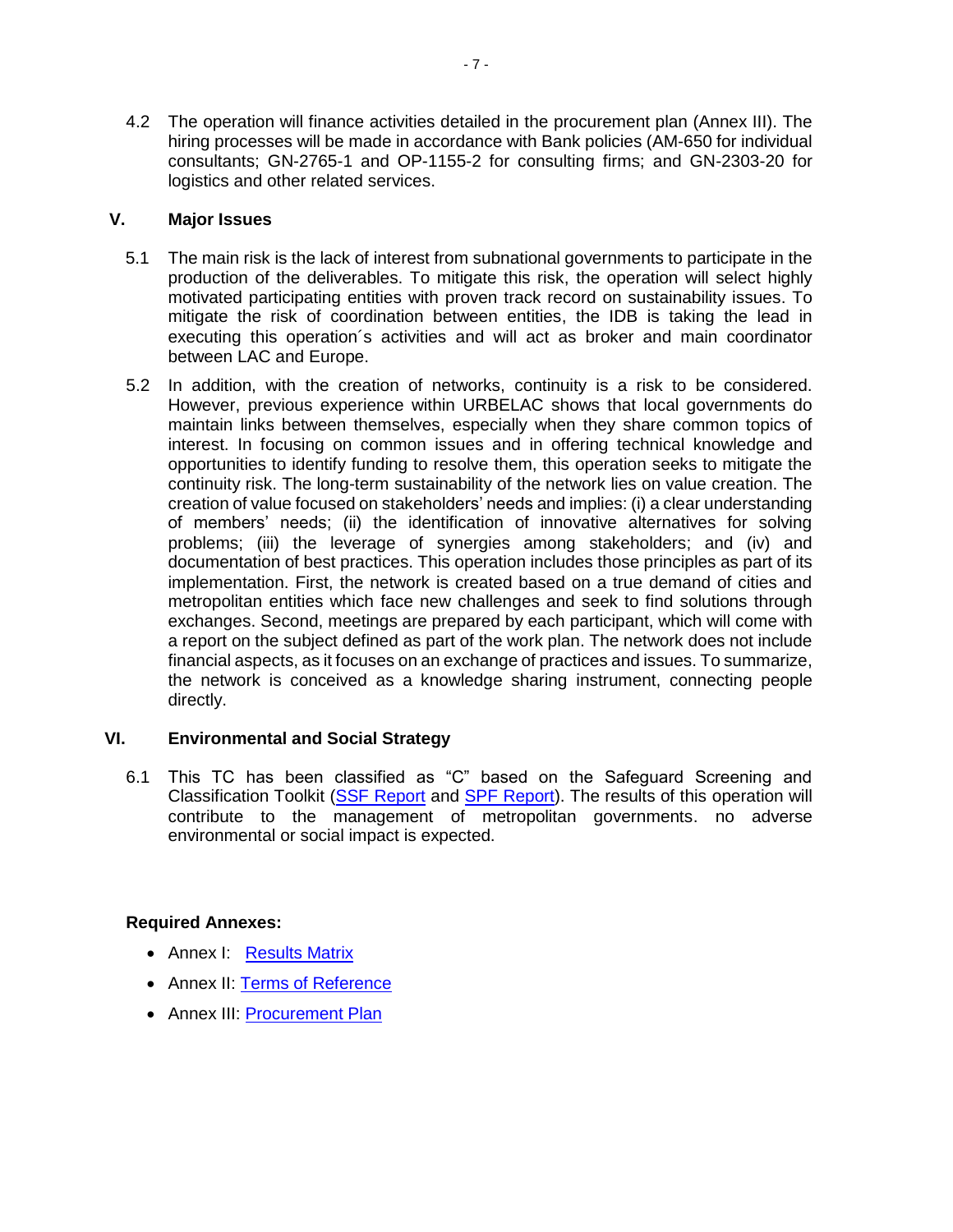TCM Period 2018<br>7/30/2018

#### **Results Matrix**

**Outcomes**<br>Outcome:

1 Pilot projects on circular economy

CRF Indicator

#### **Outputs: Annual Physical and Financial Progress**

| 1 Selection of cities and topics                                               |                                                                                            |                        | <b>Physical Progress</b> |                      |                                              |                          |      | <b>Financial Progress</b> |     |                           |       |                           |        |                    |            |              |  |
|--------------------------------------------------------------------------------|--------------------------------------------------------------------------------------------|------------------------|--------------------------|----------------------|----------------------------------------------|--------------------------|------|---------------------------|-----|---------------------------|-------|---------------------------|--------|--------------------|------------|--------------|--|
| Outputs                                                                        | <b>Output Description</b>                                                                  | <b>Unit of Measure</b> | <b>Baseline</b>          | <b>Baseline Year</b> | <b>Means of verification</b>                 |                          | 2019 | 2020                      | EOP |                           | 2019  | 2020                      | EOP    | <b>Theme</b>       | Fund       | Flags        |  |
| 1.1 Participants in intraregional exchange<br>receiving advisory services      | During each meeting<br>participant cities will                                             | Individuals (#)        |                          |                      | 2017 Final report validated by<br>IDB.       | P                        |      |                           |     | P                         | 20000 |                           | 20000  | Sustainable Cities | <b>SUS</b> |              |  |
|                                                                                | receive knowledge on<br>circular economy in city<br>management                             |                        |                          |                      |                                              | P(a)                     |      |                           |     | P(a)                      |       |                           |        |                    |            |              |  |
|                                                                                |                                                                                            |                        |                          |                      |                                              | A                        |      |                           |     | A                         |       |                           |        |                    |            |              |  |
| 2 Project identification and design                                            |                                                                                            |                        |                          |                      |                                              |                          |      | <b>Physical Progress</b>  |     | <b>Financial Progress</b> |       |                           |        |                    |            |              |  |
| Outputs                                                                        | <b>Output Description</b>                                                                  | <b>Unit of Measure</b> | <b>Baseline</b>          | <b>Baseline Year</b> | <b>Means of verification</b>                 |                          | 2019 | 2020                      | EOP |                           | 2019  | 2020                      | EOP    | <b>Theme</b>       | Fund       | <b>Flags</b> |  |
| 2.1 Meetings of participant cities from LAC<br>with participant cities from EU |                                                                                            | Meetings(#)            |                          |                      | 2017 Final report validated by<br><b>IDB</b> | P                        |      |                           |     | P.                        |       | 175000                    | 175000 | Sustainable Cities | <b>SUS</b> |              |  |
|                                                                                |                                                                                            |                        |                          |                      |                                              | P(a)                     |      |                           |     | P(a)                      |       |                           |        |                    |            |              |  |
|                                                                                |                                                                                            |                        |                          |                      |                                              | A                        |      |                           |     | A                         |       |                           |        |                    |            |              |  |
| 2.2 Project proposal developed                                                 | Each participant city<br>presents a minimum of<br>one pilot project in<br>circular economy | Proposals (#)          | $\Omega$                 |                      | 2017 Final report validated by<br><b>IDB</b> | P                        |      |                           |     | P                         |       | 35000                     | 35000  | Sustainable Cities | <b>SUS</b> |              |  |
|                                                                                |                                                                                            |                        |                          |                      |                                              | P(a)                     |      |                           |     | P(a)                      |       |                           |        |                    |            |              |  |
|                                                                                |                                                                                            |                        |                          |                      |                                              | A                        |      |                           |     | $\mathbf{A}$              |       |                           |        |                    |            |              |  |
| 3 Diagnostic and pilots                                                        |                                                                                            |                        |                          |                      |                                              | <b>Physical Progress</b> |      |                           |     |                           |       | <b>Financial Progress</b> |        |                    |            |              |  |
| Outputs                                                                        | <b>Output Description</b>                                                                  | <b>Unit of Measure</b> | <b>Baseline</b>          | <b>Baseline Year</b> | <b>Means of verification</b>                 |                          | 2019 | 2020                      | EOP |                           | 2019  | 2020                      | EOP    | <b>Theme</b>       | Fund       | Flags        |  |
| 3.1 Networks/communities of practice<br>strengthened                           | URBELAC network<br>strenghtened with new<br>pilots and awareness in<br>circular economy    | Networks (#)           |                          |                      | 2017 Final report validated by<br><b>IDB</b> | P                        |      |                           |     | P                         |       | 20000                     | 20000  | Sustainable Cities | <b>SUS</b> |              |  |
|                                                                                |                                                                                            |                        |                          |                      |                                              | P(a)                     |      |                           |     | P(a)                      |       |                           |        |                    |            |              |  |
|                                                                                |                                                                                            |                        |                          |                      |                                              | A                        |      |                           |     | $\mathbf{A}$              |       |                           |        |                    |            |              |  |

#### **Other Cost**



|      | 2019        | 2020         | <b>Total Cost</b> |
|------|-------------|--------------|-------------------|
| P    | \$20,000.00 | \$230,000.00 | \$250,000.00      |
| P(a) |             |              |                   |
| Δ    |             |              |                   |

CRF Indicator Standard Output Indicator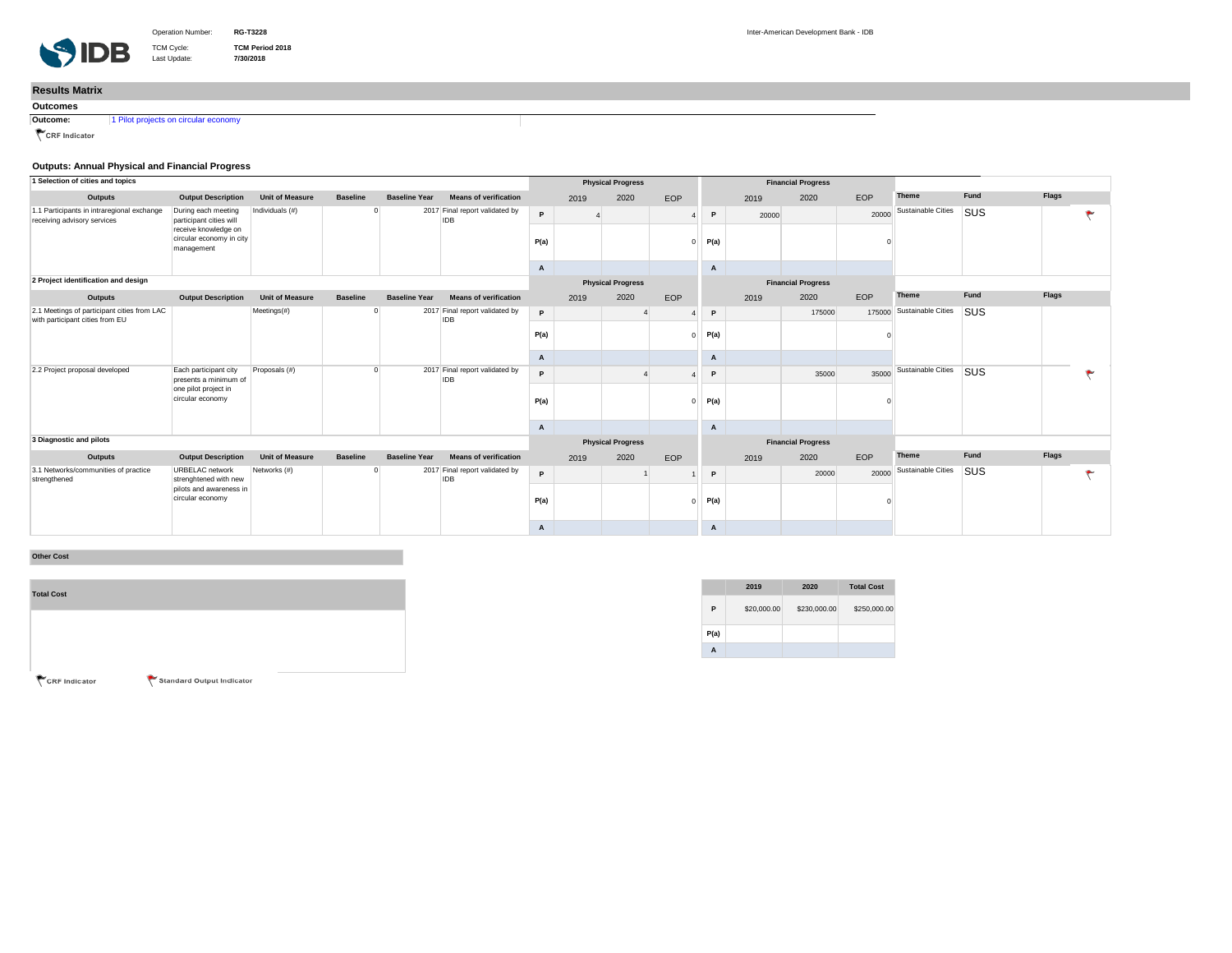

l

### **Consultant – Project identification and design**

**Background:** The Urban European and Latin American and Caribbean Cities (URBELAC) network was created in 2010 between the InterAmerican Development Bank and the European Commission, benefitting a total of 31 cities. This year both institutions are launching the  $4<sup>th</sup>$  edition of URBELAC (RG-T3228), inviting cities to work on the topic of circular economy.

Dev Regio and the IDB have preidentified a list of cities<sup>1</sup>, based on the specific interest of the cities, best practices, and commitment within the proposed topic. The team of the Dev Regio and IDB will select four (4) cities each, based on conversations on the specific problematic that the candidate wants to address and the analysis of ongoing activities and plans. Each entity will identify a small technical team composed of authorities and technical officials. Universities and research centers can get involved upon invitation by the local entity. The sub-topics and work plan will be agreed upon during the launching of the operation.<sup>2</sup>

After the selection of cities and specific topics for each city, the operation will finance the activities to identify topics of interest and create thematic groups; to encourage knowledge transfer through the exchange of best practices and discussion of issues; and to identify and design specific projects to implement in the short term. The output of this component will be a pipeline of projects designed in close coordination with the IDB and EU teams so that the projects can be financed as part of the operational endeavor of each institution. A consultant will be hired to support the team in this endeavor.

The consultant will be responsible for the following activities.

- Review the proposal of each candidate, analyzing: (i) the specific problematic that they want to address; (ii) the ongoing urban development activities and plans; and (iii) the understanding of the authorities with circular economy.
- Plan and organize the exchanges (virtual and four meetings) between participating entities from LAC and Europe. Each meeting will be a milestone toward the definition of innovative projects to introduce the concept of circular economy to the urban ecosystem.
- Prepare: (i) the definition of a workplan for each participating entity including milestone and indicators for monitoring; and (ii) a report on innovation, circular economy, and urban development, considering the local conditions of each participating entity.
- Prepare the background information to support each participating entity in the drafting of its project proposal, including the problem to address, the methodology to apply, the stakeholders to call, and the preliminary roadmap for project design and implementation. The consultant will liaise with the European Commission in close coordination with the IDB team.
- Support the participating entities in the delivery of their presentations and reports. Presentations and reports from LAC participants will be commented by the IDB team. The

Dev Regio is making the preselection based on the cities registered in the Urban Lab of Europe (Urban Innovative Actions, UIA) and the IDB is making the preselection based on the current and upcoming portfolio seeking to generate business opportunities for the IDB. Dev Regio is including in the preselected list of cities: Ljubljania, Antwerp, Valencia, Genova, Napoli, Bonn, Berlin, Lyon. The IDB has preselected San Salvador, Hermosillo, Monterrey, Santiago of Chile, Rivera, Joao Pessoa.

<sup>&</sup>lt;sup>2</sup> Once the local entities are selected and the topics agreed upon the IDB will obtain a non-objection letter from the IDB's liaison entity in each country.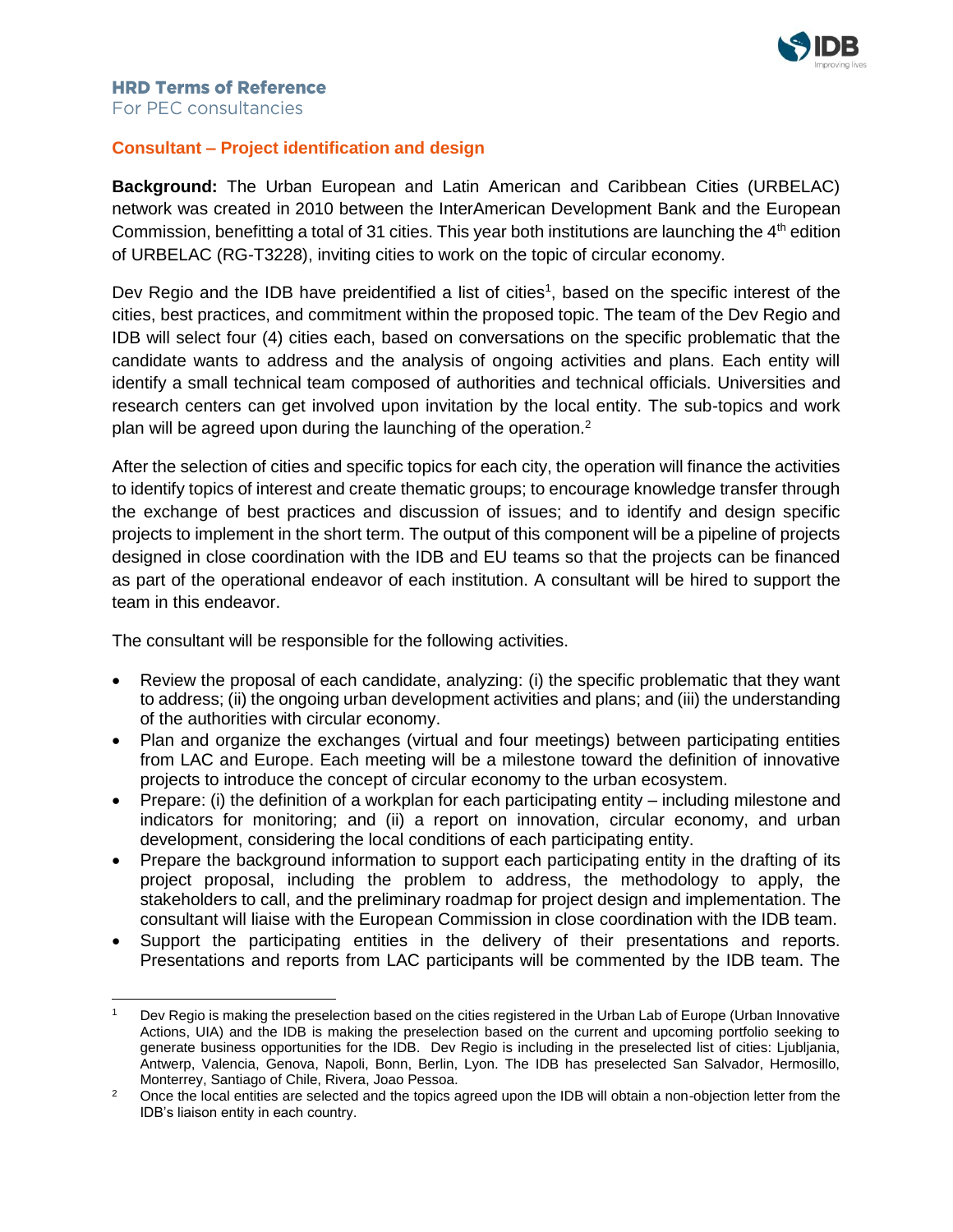

# **HRD Terms of Reference**

For PEC consultancies

consultant will monitor the inclusion of the comments in the final products submitted by the entities from LAC.

**Deliverables:** The consutlant will present four reports: (i) a work plan for the consultancy, including the analysis of the proposals, and the schedule of meetings; (ii) a report on innovation, circualr economcy,a nd urban development to present the context of the future projects to presnet to the Cities Lab; and (iii) the projects, including the comments after presentations.

**Payment timeline:** There are threee deliverables. There will be three (3) payments: (i) 40% at the first deliverable; (iii) 30% at the second deliverable; and (iv) 30% at the third deliverable.

**Skills and education:** Economist with management experience. Proven experience (15 years minimum) in metropolitan management and international cooperation between international agencies. Familiarity with the EU is a plus.

- Languages: Spanish and English
- Areas of Expertise: International network in urban development and management, work with cities and metropolitan entities
- Skills: participatory methods, program design and implementation

### **Opportunity Summary:**

- **Type of contract and modality:** PEC
- **Length of contract:** 20 months
- **Location:** N/A -- External
- **Responsible person:** Ophélie Chevalier (CSD/HUD)
- Requirements: You must be a citizen of one of the [IDB's 48 member countries](http://www.iadb.org/en/about-us/how-the-inter-american-development-bank-is-organized,5998.html?open_accordion=9) and have no family members currently working at the IDB Group.

**Our culture:** Working with us you will be surrounded by a diverse group of people who have years of experience in all types of development fields, including transportation, health, gender and diversity, communications and much more.

**About us:** At the Inter-American Development Bank, we're devoted to improving lives. Since 1959, we've been a leading source of long-term financing for economic, social, and institutional development in Latin America and the Caribbean. We do more than lending though. We partner with our 48-member countries to provide Latin America and the Caribbean with cutting-edge research about relevant development issues, policy advice to inform their decisions, and technical assistance to improve on the planning and execution of projects. For this, we need people who not only have the right skills, but also are passionate about improving lives.

**Payment and Conditions:** Compensation will be determined in accordance with Bank's policies and procedures. The Bank, pursuant to applicable policies, may contribute toward travel and moving expenses. In addition, candidates must be citizens of an IDB member country.

**Visa and Work Permit:** The Bank, pursuant to applicable policies, may submit a visa request to the applicable immigration authorities; however, the granting of the visa is at the discretion of the immigration authorities. Notwithstanding, it is the responsibility of the candidate to obtain the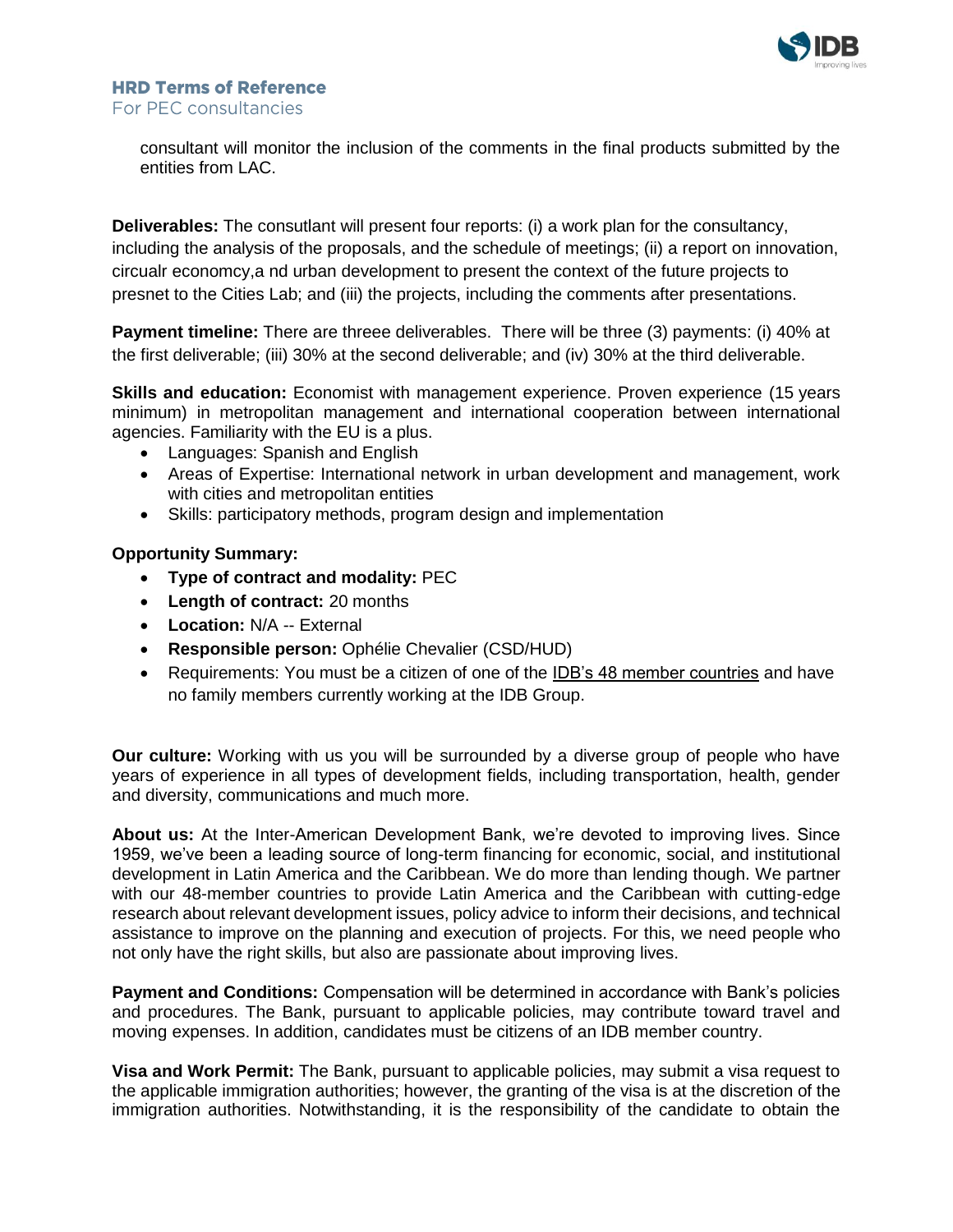

### **HRD Terms of Reference** For PEC consultancies

necessary visa or work permits required by the authorities of the country(ies) in which the services will be rendered to the Bank. If a candidate cannot obtain a visa or work permit to render services to the Bank the contractual offer will be rescinded

**Consanguinity:** Pursuant to applicable Bank policy, candidates with relatives (including the fourth degree of consanguinity and the second degree of affinity, including spouse) working for the IDB, IDB Invest, or MIF as staff members or Complementary Workforce contractuals, will not be eligible to provide services for the Bank.

**Diversity:** The Bank is committed to diversity and inclusion and to providing equal opportunities to all candidates. We embrace diversity based on gender, age, education, national origin, ethnic origin, race, disability, sexual orientation, and religion. We encourage women, Afro-descendants and persons of indigenous origins to apply.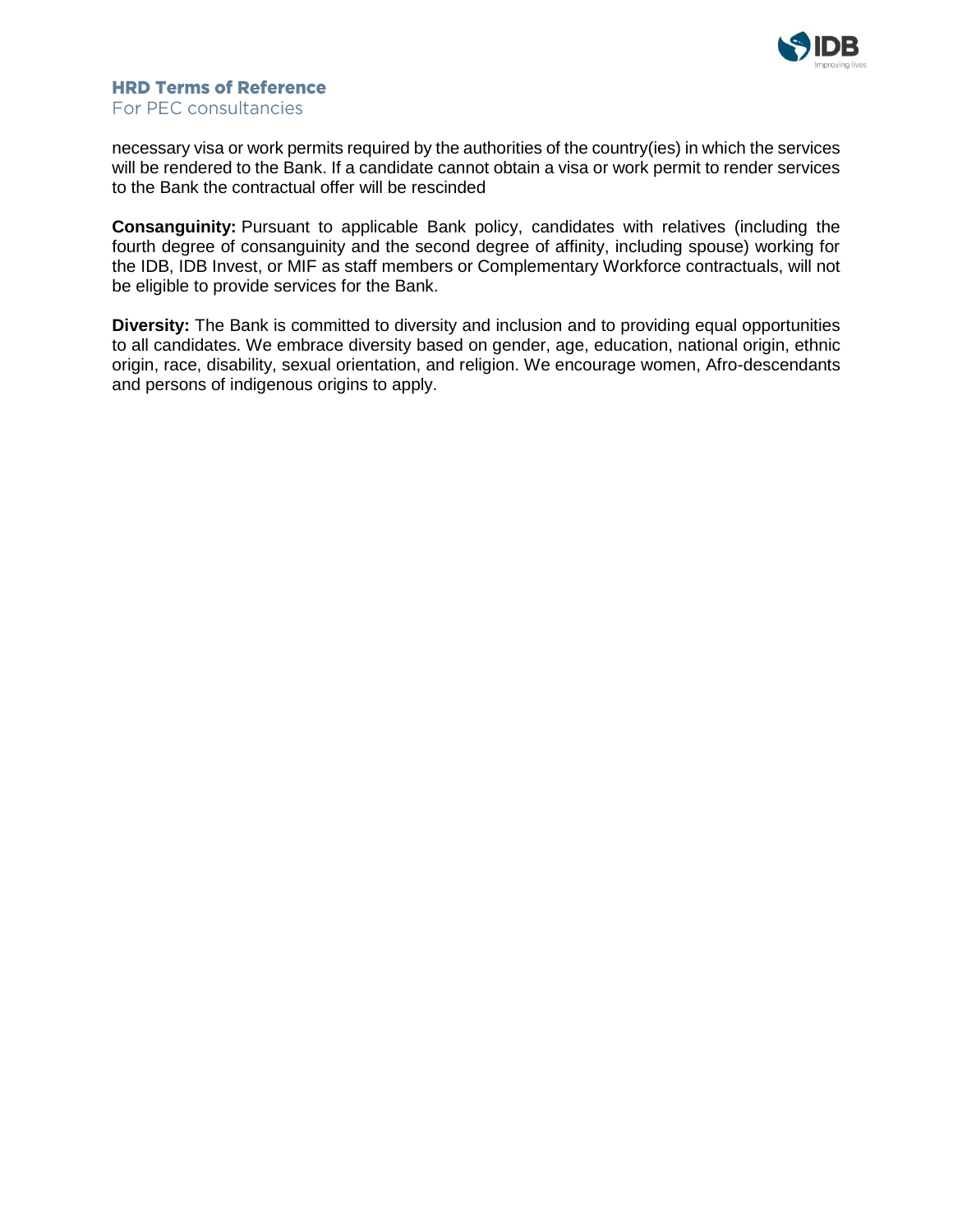

### **Consultant – Pilot Projects**

**Background:** The Urban European and Latin American and Caribbean Cities (URBELAC) network was created in 2010 between the InterAmerican Development Bank and the european Commission, benefitting a total of 31 cities. This year both institutions are launching the  $4<sup>th</sup>$ edition of URBELAC (RG-T3228), inviting cities to work on the topic of circular economy.

Dev Regio and the IDB have preidentified a list of cities<sup>3</sup>, based on the specific interest of the cities, best practices, and commitment within the proposed topic. The team of the Dev Regio and IDB will select 4 cities each, based on conversations on the specific problematic that the candidate wants to address and the analysis of ongoing activities and plans. Each entity will identify a small technical team composed of authorities and technical officials. Universities and research centers can get involved upon invitation by the local entity. The sub-topics and work plan will be agreed upon during the launching of the operation.<sup>4</sup>

After the selection of cities and specific topics for each city, the operation will finance the activities to identify topics of interest and create thematic groups; to encourage knowledge transfer through the exchange of best practices and discussion of issues; and to identify and design specific projects to implement in the short term. The final series of activities will seek to generate diagnostics on the topic of circular economy to prepare the basis for a pilot. The activities include: (i) selection of the topic and methodology for the diagnostics; (ii) field work; (iii) presentation of the preliminary diagnostics to the network; and (iv) discussion with the network on the innovative practice and lessons learned. The output of this component will be a report on innovations on the selected topic and will serve as main input for a pilot to implement in Latin America and the Caribbean.

The consultant will be responsible for the following activities.

- A literature review on the subject of circular economy and urban development.
- An analysis of the champion cities who have launched transformative processes including circular economy.
- A review of the proposals made by the participating entities.
- In close coordination with the IDB team the selection of a minimum of 3 pilots to present to Cities Lab. The pilots will meet all requirements set by the Cities Lab.
- Drafting of the documents for each pilot.
- Support in the processing of each pilot.

 $\overline{\phantom{a}}$ 

<sup>&</sup>lt;sup>3</sup> Dev Regio is making the preselection based on the cities registered in the Urban Lab of Europe (Urban Innovative Actions, UIA) and the IDB is making the preselection based on the current and upcoming portfolio seeking to generate business opportunities for the IDB. Dev Regio is including in the preselected list of cities: Ljubljania, Antwerp, Valencia, Genova, Napoli, Bonn, Berlin, Lyon. The IDB has preselected San Salvador, Hermosillo, Monterrey, Santiago of Chile, Rivera, Joao Pessoa.

<sup>&</sup>lt;sup>4</sup> Once the local entities are selected and the topics agreed upon the IDB will obtain a non-objection letter from the IDB's liaison entity in each country.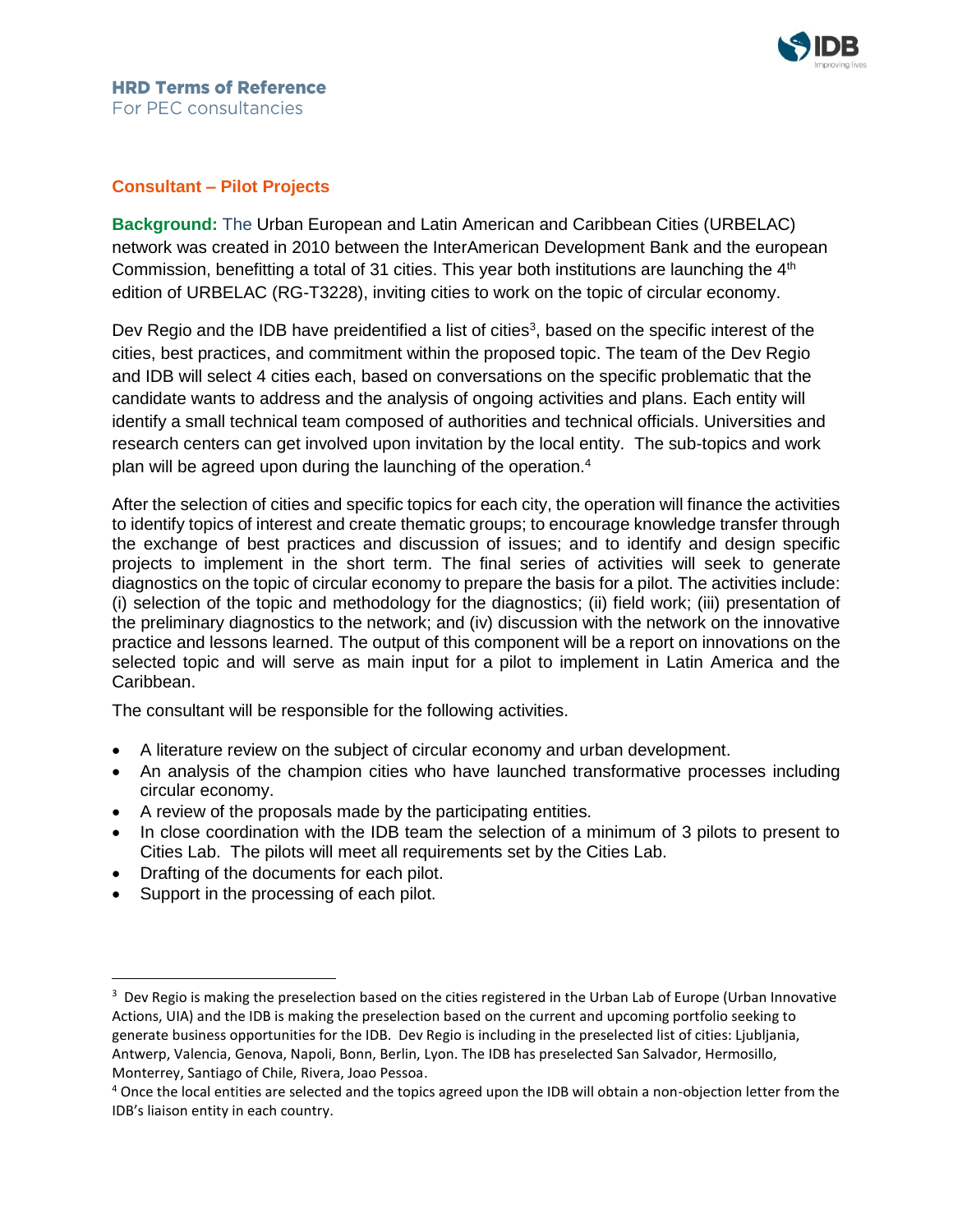

# **HRD Terms of Reference**

For PEC consultancies

**Deliverables:** The consultant will present four reports: (i) a literature review; (ii) an analysis of the champion cities; (iii) review and selection of a minimum of 3 projects; and (iv) project document prepared and processed for a minimum of 1 pilot.

**Payment timeline:** There are threee deliverables. There will be 4 payments: (i) 20% at the signing of the contract; (ii) 20% at the first deliverable; (iii) 20% at the second deliverable; and (iv) 20% at the third deliverable.

**Skills and education:** Economist with management experience. Proven experience (15 minimum) in metropolitan management and international cooperation between international agencies. Familiarity with the EU is a plus.

- Languages: Spanish and English
- Areas of Expertise: International network in urban development and management, work with cities and metropolitan entities
- Skills: participatory methods, program design and implementation

### **Opportunity Summary:**

- **Type of contract and modality:** PEC
- **Length of contract:** 20 months
- **Location:** N/A -- External
- **Responsible person:** Ophélie Chevalier (CSD/HUD)
- Requirements: You must be a citizen of one of the [IDB's 48 member countries](http://www.iadb.org/en/about-us/how-the-inter-american-development-bank-is-organized,5998.html?open_accordion=9) and have no family members currently working at the IDB Group.

**Our culture:** Working with us you will be surrounded by a diverse group of people who have years of experience in all types of development fields, including transportation, health, gender and diversity, communications and much more.

**About us:** At the Inter-American Development Bank, we're devoted to improving lives. Since 1959, we've been a leading source of long-term financing for economic, social, and institutional development in Latin America and the Caribbean. We do more than lending though. We partner with our 48-member countries to provide Latin America and the Caribbean with cutting-edge research about relevant development issues, policy advice to inform their decisions, and technical assistance to improve on the planning and execution of projects. For this, we need people who not only have the right skills, but also are passionate about improving lives.

**Payment and Conditions:** Compensation will be determined in accordance with Bank's policies and procedures. The Bank, pursuant to applicable policies, may contribute toward travel and moving expenses. In addition, candidates must be citizens of an IDB member country.

**Visa and Work Permit:** The Bank, pursuant to applicable policies, may submit a visa request to the applicable immigration authorities; however, the granting of the visa is at the discretion of the immigration authorities. Notwithstanding, it is the responsibility of the candidate to obtain the necessary visa or work permits required by the authorities of the country(ies) in which the services will be rendered to the Bank. If a candidate cannot obtain a visa or work permit to render services to the Bank the contractual offer will be rescinded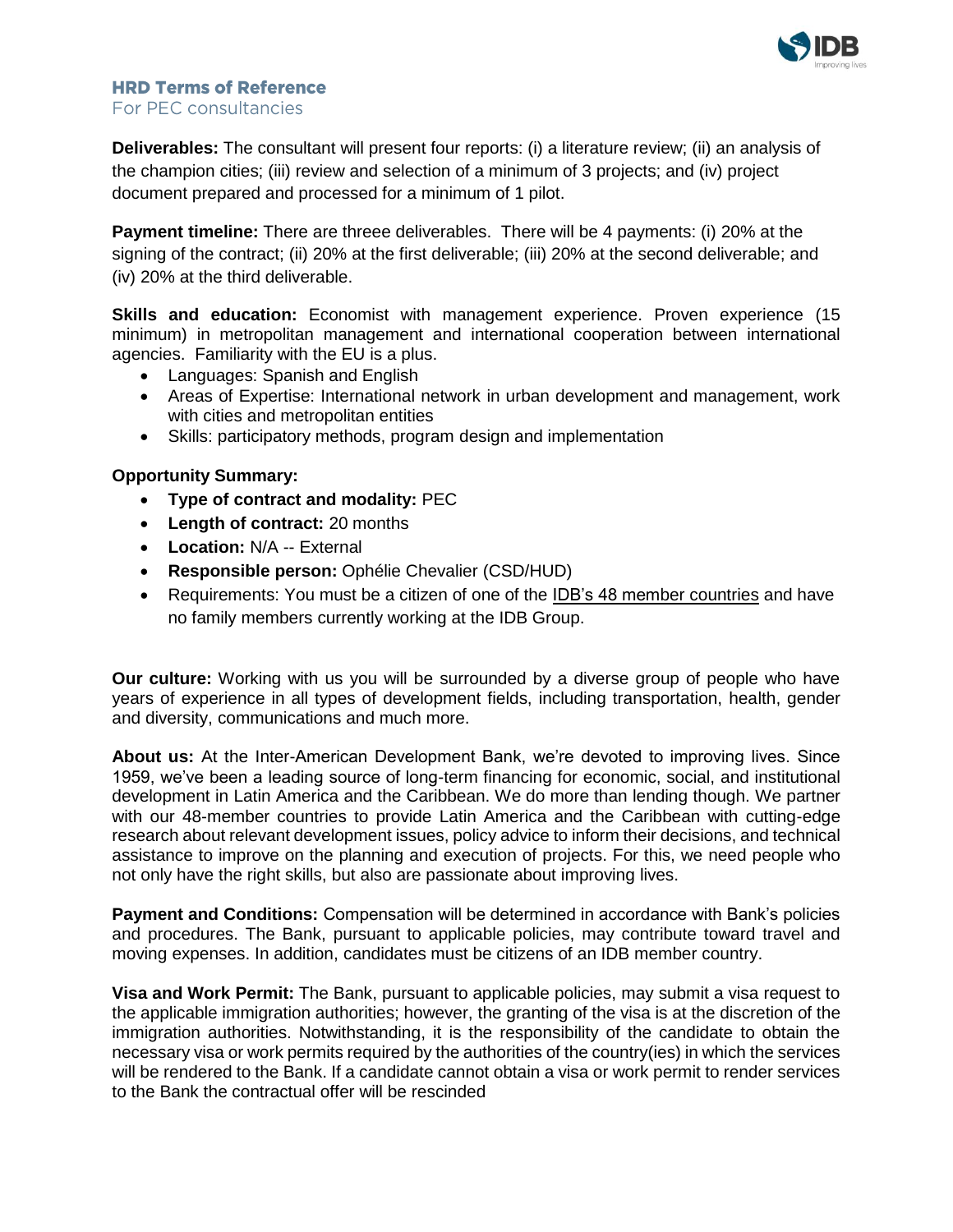

**Consanguinity:** Pursuant to applicable Bank policy, candidates with relatives (including the fourth degree of consanguinity and the second degree of affinity, including spouse) working for the IDB, IDB Invest, or MIF as staff members or Complementary Workforce contractuals, will not be eligible to provide services for the Bank.

**Diversity:** The Bank is committed to diversity and inclusion and to providing equal opportunities to all candidates. We embrace diversity based on gender, age, education, national origin, ethnic origin, race, disability, sexual orientation, and religion. We encourage women, Afro-descendants and persons of indigenous origins to apply.